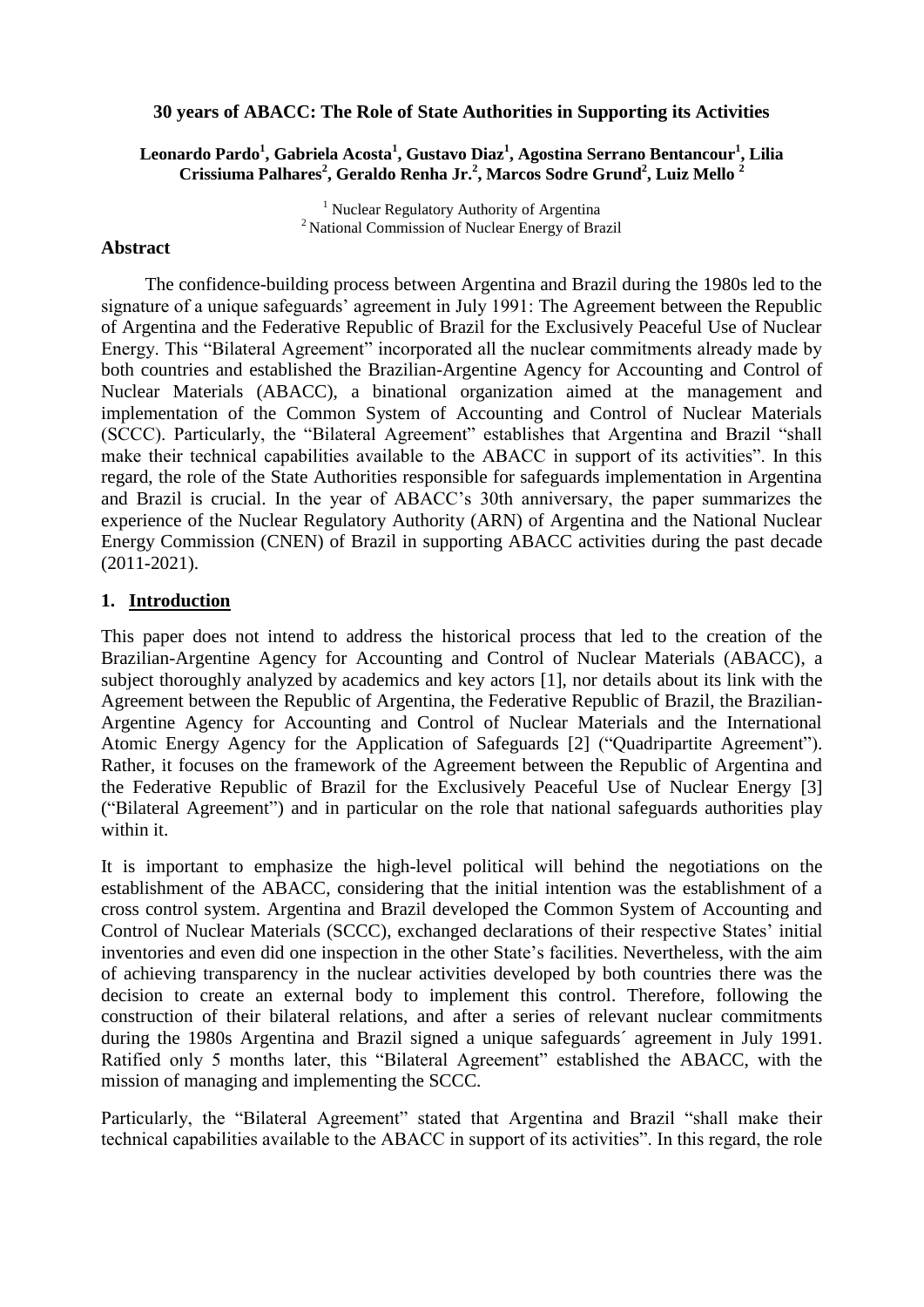of the State Authorities responsible for safeguards implementation in Argentina and Brazil is crucial.

In the year of ABACC's 30th anniversary, the paper summarizes the experience of the Nuclear Regulatory Authority (ARN) of Argentina and the National Nuclear Energy Commission (CNEN) of Brazil in supporting ABACC activities during the past decade (2011-2021).

# **2. The SCCC and the ABACC**

 $\overline{a}$ 

In order to guarantee Argentina, Brazil and the international community that all existing nuclear material and facilities under their jurisdiction or control are used exclusively for peaceful purposes, this being the basic commitment that the countries assume, the "Bilateral Agreement" establishes the SCCC.

The SCCC is "a set of procedures established by the Parties to detect, with a reasonable degree of certainty, that the nuclear materials present in all their nuclear activities are not diverted to nuclear weapons or other nuclear explosive devices, in accordance with the terms"<sup>1</sup> of the present Agreement. For its administration and application, the Agreement creates the ABACC and institutes for it two bodies: the Commission and the Secretariat.

The Commission, the governing body, consists of four members, two of them appointed by each Government. Currently the Commission is composed of the presidents of the national safeguards' authorities (the Nuclear Regulatory Authority of Argentina and the National Nuclear Energy Commission of Brazil) and representatives of the foreign ministries (Director of the Department of Defense and Security Affairs for Brazil and the Director of the Directorate of International Security, Nuclear and Space Affairs for Argentina).

The Commission is responsible for supervising the functioning of the Secretariat, appointing its professional staff, preparing the list of inspectors from among those proposed by the Parties to carry out the inspection tasks entrusted to them by the Secretariat, and requiring the constitution of ad-hoc advisory groups, as needed. In addition, before the governments of Argentina and Brazil, it must report annually on the application of the SCCC and inform the Parties of the noncompliance by one of the Parties of the commitments made under the Agreement.

For its part, the Secretariat is the executive body that develops the activities necessary for the application of the SCCC and represents the ABACC before the national authorities of both countries and before third parties. The Secretariat is made up of professionals appointed by the Commission and auxiliary staff. The senior officers are the secretaries, one of each nationality, who rotate annually in the performance of their duties as Secretary and Deputy Secretary.

In structural terms, besides the administrative auxiliary personnel, it is organized into six sectors: Planning and Evaluation, Operations, Nuclear Materials Accounting, Technical Support (all made up of two officers, one of each nationality), and Institutional Relations and the Administrative-Financial sectors that are occupied by a single officer.

It is important to note that, in the fulfillment of their duties, the professional officers of the ABACC do not represent or are part of the governmental structures of either of the two countries and cannot request or accept instructions from any government or from any authority outside the ABACC. In other words, their responsibilities are exclusively international.

 $1$  Art 1., Annex of Agreement Between the Republic of Argentina and the Federative Republic of Brazil for the Exclusively Peaceful Use of Nuclear Energy, INFCIRC No. 395, IAEA, Vienna (1991).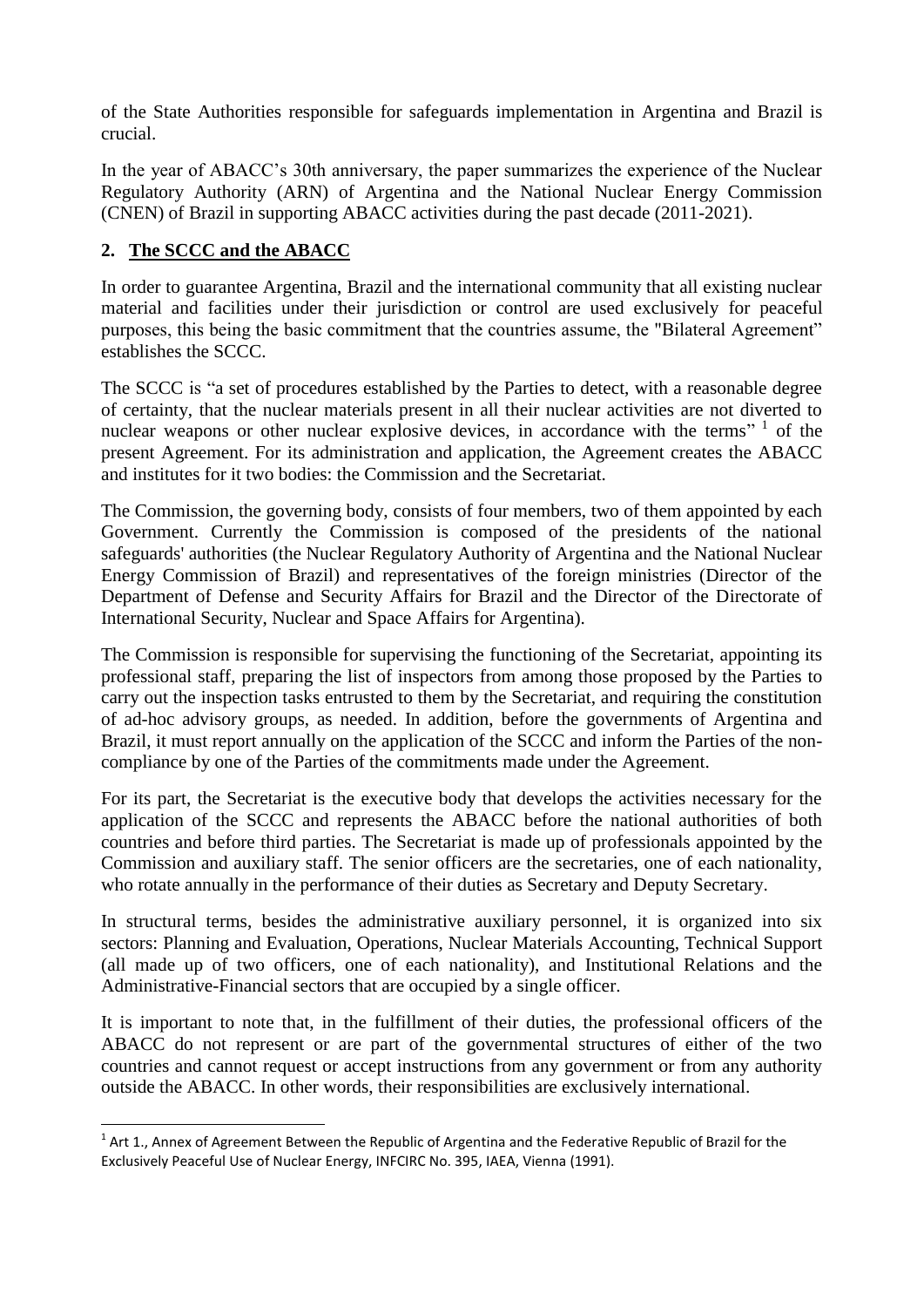In the same way, in the fulfillment of their missions, the inspectors are also international officers, and they undertake to regulate their conduct taking into account only the interests of the ABACC.

### **3. Support from national authorities to ABACC activities**

The Nuclear Regulatory Authority ("Autoridad Regulatoria Nuclear") –ARN- and the National Nuclear Energy Commission (CNEN) are the State Authorities responsible for safeguards implementation (SRA) in Argentina and Brazil respectively.

In 1997 the National Nuclear Activity Act [4], established ARN as an autonomous and independent body within the jurisdiction of the Argentine Presidency, empowered to regulate and control all nuclear activities in the country, with competence on four branches: radiological and nuclear safety, physical protection, safeguards and nuclear non-proliferation.

The Nuclear Regulatory Authority, as SRA, has the goal of ensuring that nuclear activities are carried out exclusively for peaceful purposes. Particularly, it established the guidelines of the State System of Accounting for and Control of Nuclear Material (SSAC) in Argentina [5] and the relevant safeguards requirements and procedures, in line with the international agreements on safeguards and non-proliferation. To verify the compliance of licensees, the ARN performs regulatory controls through its own body of inspectors and analysts and to enforce their compliance it has the power of applying sanctions.

Within this legal framework, the ARN has the appropriate authority to exercise safeguards oversight and control over all nuclear material and activities in Argentina.

Particularly, safeguards-related activities are coordinated and performed by two areas within the ARN: the Non-Proliferation Policies Division and the Control of Safeguards and Physical Protection Division.

The Brazilian Nuclear Energy Commission ("Comissão Nacional de Energia Nuclear") -CNENis an independent federal organization created in 1962 by Law 4.118 [6], complemented with law 6.189 [7], with the main objectives and obligations of participating in the definition of the national nuclear energy policies, carry out the research, development, promotion and services in the area of nuclear technology and its application for peaceful purposes and regulating, licensing, authorizing and controlling nuclear and radioactive materials and installations in Brazil. According to Article 21, XXIII(a) of the Brazilian Federative Republic Constitution, enacted on 5 October 1988, all nuclear activity in national territory will only be admitted for peaceful purposes and upon approval of the National Congress.

In the context of the above CNEN as a regulatory body is the responsible for controlling all nuclear material and nuclear installations and represents Brazil in the implementation of international safeguards agreements signed by Brazilian Government. Since May 2021, the process of separation between regulatory and research and promotion functions in the nuclear area is underway. The regulatory agency was created by a decree of the Brazilian Presidency [8] and is now under approval by the Brazilian Congress.

The regulatory basis for nuclear material control and safeguards was established in 1982 by the Regulation CNEN-NN-2.02 of April 1982, revised in September 1999 [9] and complemented by the on line e-Gamma System [10], approved and published in Brazilian Federal Register in 2013, for use by the facility operators in real time, to request CNEN the authorization for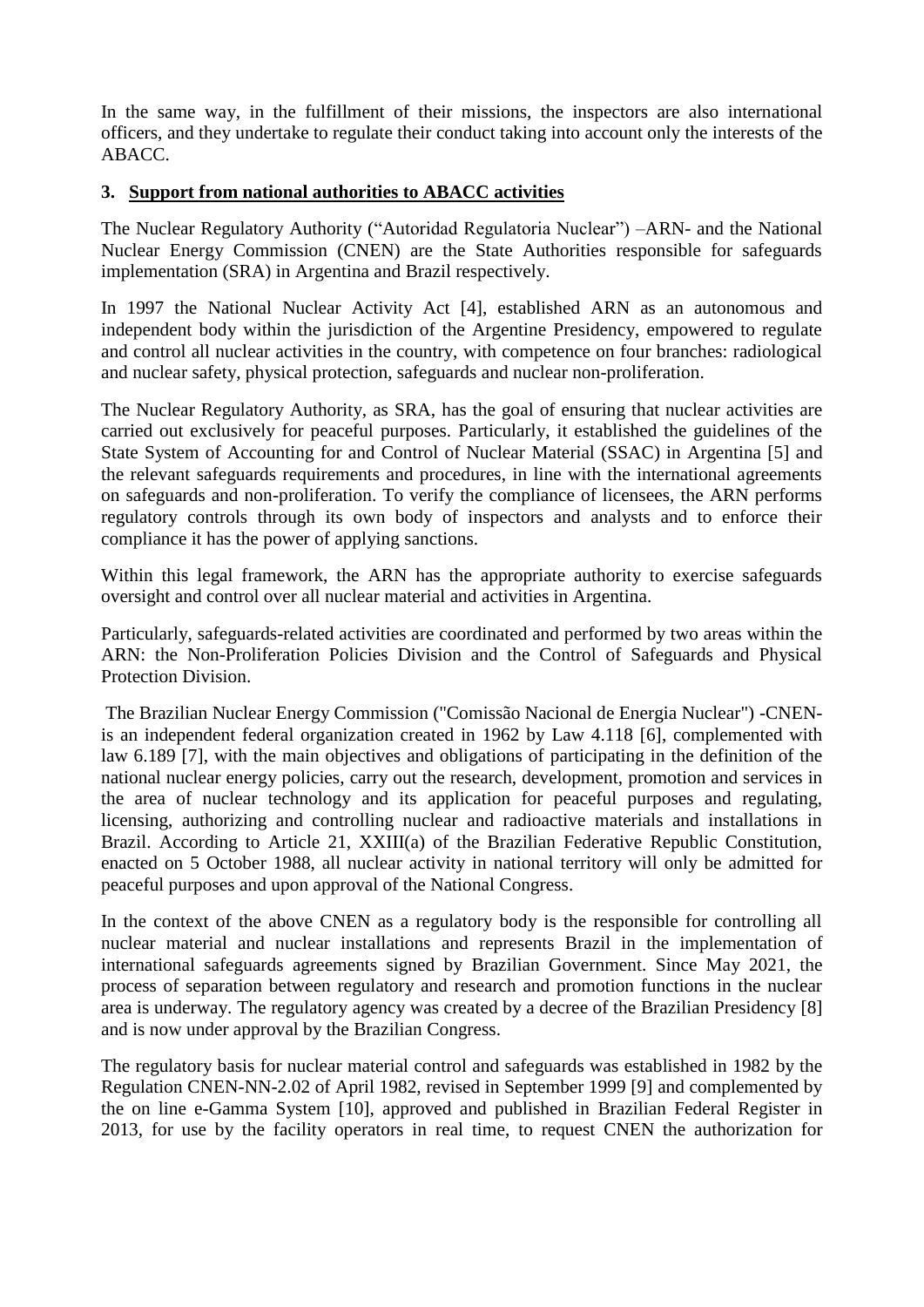nuclear material transfers and for other inventory changes, for records keeping and CNEN approval and authorization, as well as for auditing by ABACC and IAEA.

As pursuant to Article XVI of the Bilateral Agreement, ARN and CNEN make their technical capabilities available to the ABACC in support of its activities. They also play an important role with respect to the joint implementation of safeguards by the IAEA and ABACC.

### *3.1. Human capital*

Throughout the 30 years of its existence, the national authorities have contributed to the ABACC with their human capital, not only because of the commitment assumed by the governments and thus manifested in the Bilateral Agreement, but also because of their conviction.

Both organizations, based on the profiles and areas of knowledge of their personnel, contribute with experts to participate in specialized ad hoc groups of the ABACC; places at ABACC's disposal agents with training in safeguards and with experience in nuclear verification at the national level to integrate the body of inspectors that, during the exercise of their functions, depends exclusively on the ABACC. Historically, the ARN and the CNEN have been the areas in which an immense majority of the officers of the Secretariat have developed their careers, as is the case of the current secretaries of the ABACC.

Differently from the professional officers and administrative staff, the inspectors are not permanent ABACC personnel, but rather a group of professionals, designated as inspectors by the Parties, and selected by the Secretariat to work for the ABACC on a temporary basis to carry out verification activities.

It should be noted that one of the strengths of the inspection system lies in its highly specialized body of inspectors with a deep knowledge of the idiosyncrasies and socio-economic and political conditions of the region [11]. This body contemplates a wide variety of profiles, both in terms of academic training and specialization in the nuclear field, as well as in the tasks that they carry out on a daily basis in their institutions of origin.

On the one hand, the list is made up of technicians and professionals from the area of research, development and promotion of nuclear energy from both countries, including state agencies, universities and companies that operate laboratories, nuclear fuel cycle facilities and nuclear power plants. From this role, beyond being specialists in the different types of nuclear facilities, they are usually familiar with and/or receiving inspections from the ABACC and the IAEA, which represents "the opportunity to better understand both sides of the system, to be constantly informed of advances in both areas and, especially, understand the importance of implementing adequate control of nuclear materials and apply these concepts more efficiently in their routine work [12]".

On the other hand, the ABACC has inspectors, whose institution of origin are the national safeguards authorities of Argentina and Brazil, with experience in accounting and control of nuclear materials and specific training and practice in the field in the development of national inspections in their countries. For these national inspectors, the possibility of acting as regional inspectors represents an important step in their professional career paths and for the national authorities a more experienced staff with a broader level of understanding of the nuclear facilities in the region.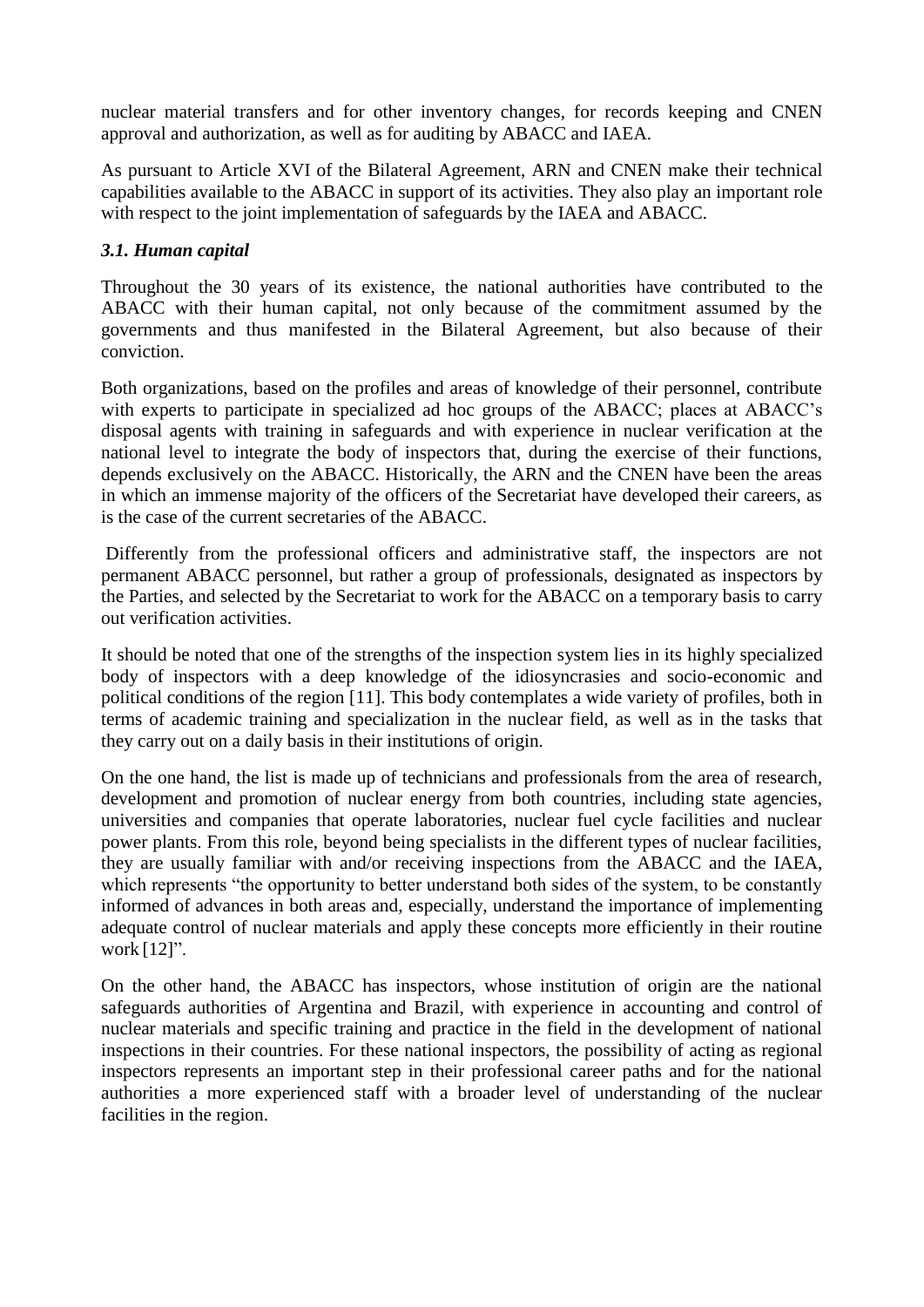This list is completed by retired personnel, without a current formal link with national institutions or organizations. In addition to the fact that ABACC can take advantage of all their years of experience in the field, they have the benefit of having immediate availability to carry out inspections. Also, some of them are consulted as advisers for certain issues.

It should be noted that ABACC officials can also carry out inspections, but for this they must be part of the list of inspectors of the ABACC.

The other strengthening element of the system, thus recognized internationally, is the scheme of cross inspections known as "neighbors watching neighbors" [13], through which inspectors of Brazilian nationality inspect facilities under the jurisdiction of Argentina and vice versa.

Currently, the Secretariat has a list of 97 inspectors, 46 of Argentine nationality, 51 of Brazilian nationality, of which 26% are women and 31% come from the CNEN and the ARN, which shows the importance that the national safeguards authorities assign to this work and to the maintenance of the inspectorate of the bilateral system.

## *3.2. Coordination*

During the past ten years, the plans in the nuclear field in ABACC area have expanded and materialized through the execution of different projects of considerable magnitude. In the area of reactors it is worth mentioning the construction of the CAREM 25 Modular Reactor, near Buenos Aires, the first SMR under construction in Latin America and of the LABGENE Reactor, in São Paulo area, the prototype of the future Brazilian naval propulsion nuclear reactor, and the development of the projects in Buenos Aires, of the RA10 Research Reactor and, in São Paulo, of the Multipurpose Reactor, both setting a standard for scientific development in the region, in addition to its capabilities for the production of radioisotopes for industrial and medicinal purposes. In addition, a dry storage of irradiated fuel assemblies entered into operation in the site of the Angra Nuclear Power Plants and the  $8<sup>th</sup>$  Cascade of Module 3 in the Resende Enrichment plant of Brazil. Also, a new uranium dioxide conversion plant is under construction in the province of Formosa and projects for a dry storage of irradiated fuel elements and a new nuclear power plant are in advanced feasibility study in Argentina.

As Argentina and Brazil deepen and increase their nuclear development, new facilities are included under ABACC's safeguards. This implies new challenges in terms of how to interpret the principles for the application of safeguards and the coordination of their efforts for their effective control, such as the carrying out of inspections.

Currently in ABACC area there are 75 facilities and LOfs under safeguards in Argentina and Brazil and 220 annual inspections are carried out, on average, between national and international inspections. All of them are coordinated well in advance according to the operational schedule provided by the operators.

The regulatory authorities of Argentina and Brazil coordinates, respectively, the international inspections with ABACC and IAEA and the facility operators, participate in the pre-inspection meetings and in all the inspection activities in the field.

## *3.3.Cooperation*

This section refers to the cooperation of the national authorities, directly and indirectly, with the ABACC.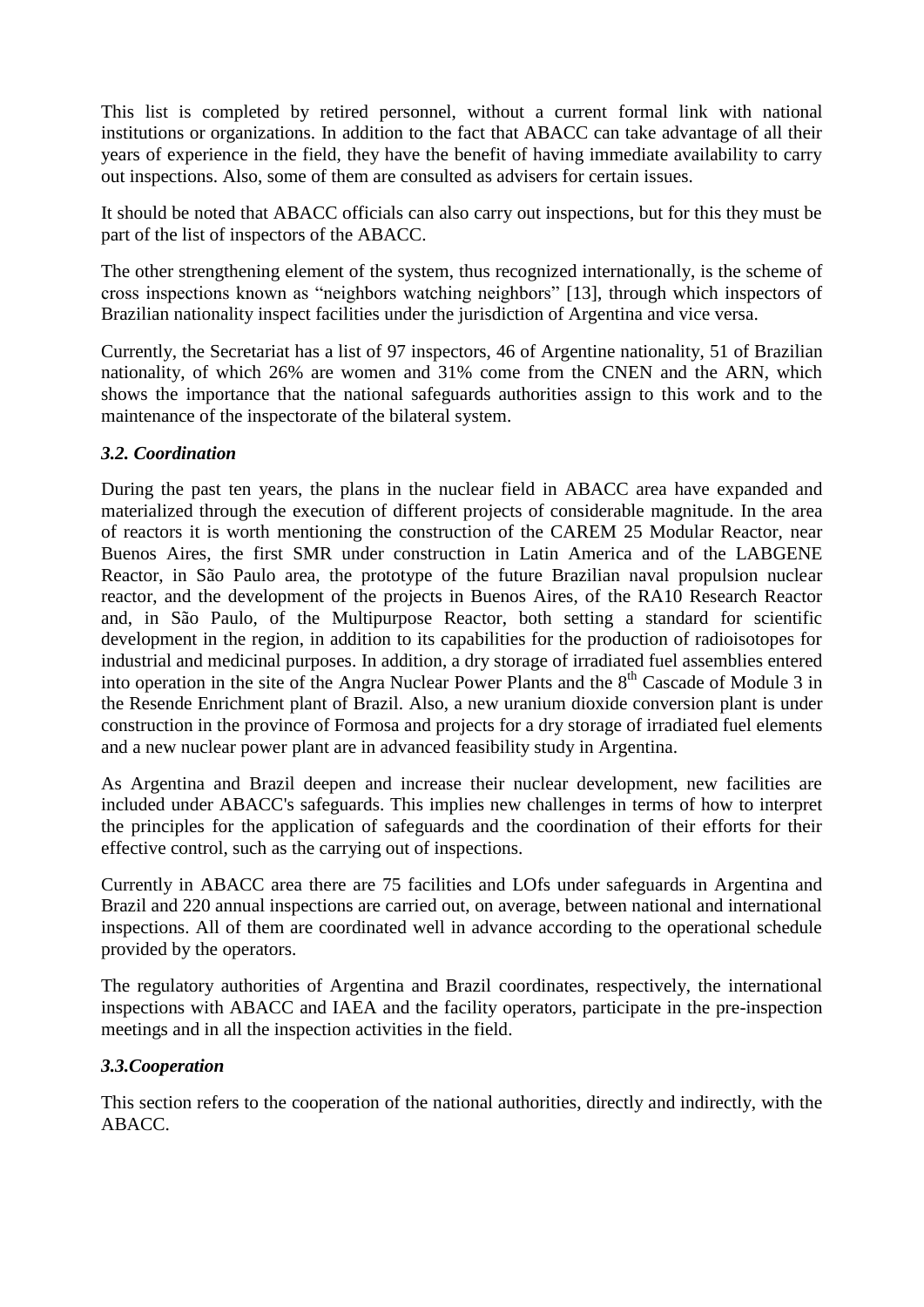Argentina and Brazil regulatory authorities have, respectively, a Cooperation Protocol in force since the 1990s [14], revised in case of CNEN in 2013 [15], with the objective of promoting collaboration, for example, in safeguards techniques, laboratories, equipment and other services of mutual interest.

One of the most traditional cooperative activity under this framework consists of the joint provision of training on non-destructive assay (NDA) for safeguards applications to ABACC inspectors. The training, carried out in ARN's [16] and CNEN's safeguards laboratories, covers subjects such as NDA techniques and equipment, operational procedures for equipment, software and measurements, ABACC/IAEA joint use procedures for common use of equipment, good practices and measurement acceptance criteria, and a regular training for ABACC and IAEA inspectors in procedures for unannounced inspections, in which part of the training is held at the Brazilian enrichment facility.

It is worth mentioning that this cooperation has always benefited both sides. Regarding education and training, for example, since most ARN and CNEN inspectors also serve as regional inspectors, they benefit from the ongoing training carried out for ABACC inspectors and the knowledge and skills that they experience as ABACC temporary staff during these trainings also improve their capacities as national inspectors. This ultimately strengthens the national safeguards systems of both countries, and these solid national systems have a positive impact on the tasks carried out by ABACC in compliance with its mission.

In addition, both ARN and CNEN maintain a strong connection with relevant foreign institutions to foster collaboration on safeguards matters. These have represented an opportunity of cooperation with the ABACC and the promotion of the regional safeguards implementation. of the ABACC. In this sense, and as part of the activities developed under the Agreement between, respectively, ARN and CNEN and the Department of Energy of the United States, the regulatory authorities encourage the participation and involvement of the ABACC which, in turn, also has a cooperation agreement with the DOE.

For example, it is worth highlighting ABACC's role in the five-day training course on statistical methodologies for safeguards applications that was held in Buenos Aires in August 2018, covering measurement models, variance propagation techniques, statistical concepts in enrichment measurements, destructive analysis, sampling variability, neutron measurements, holdup and waste measurements, material balance evaluation, measurement errors, MUF, shipper/receiver difference and nuclear material measurements at the ABACC [17].

Also, ABACC contributed with its experience and delivered a presentation on "ABACC Safeguards Regional System: Experience and Cooperation" at a workshop on domestic safeguards inspections for countries in the Americas, attended by participants from eight countries and IAEA officers.

### *3.4.Technical activities*

Argentina and Brazil have developed, with the support of ABACC, technical solutions to challenges in the implementation of safeguards that, in some cases, have had an impact beyond the regional scope.

A concrete example of these developments, which represents a relevant contribution to the international community for the more efficient application of safeguards, is the uranium hexafluoride (UF6) sampling method for the determination of enrichment, called "ABACC-Cristallini" [18].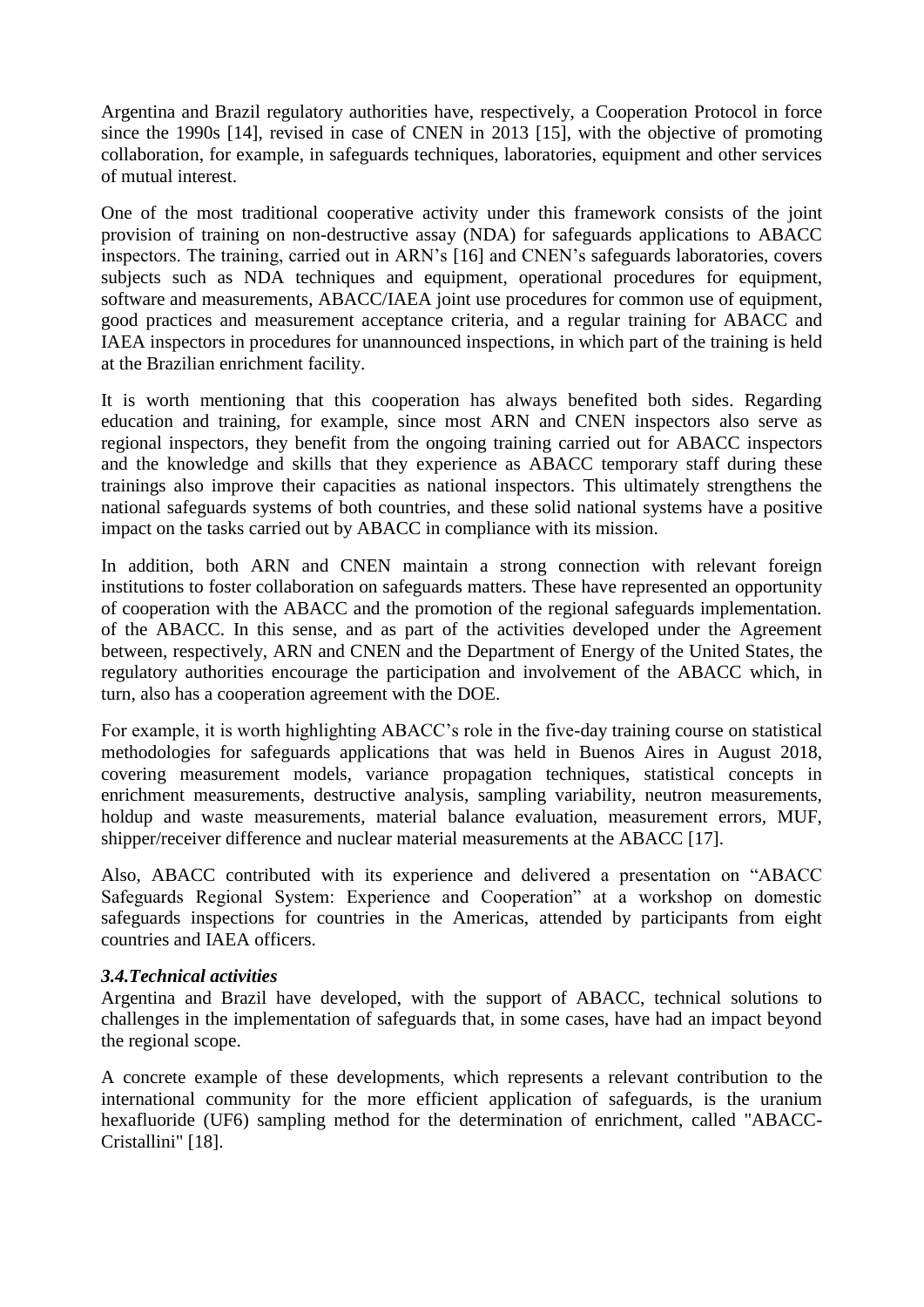This method for safeguards purposes promoted by ABACC presents benefits compared to the traditional method, including the reduction of the amount of nuclear material collected, thus minimizing costs, and facilitating the transport of samples [19].

From the beginning and during the validation process, ABACC had the constant support of the States, in terms of their technical and human capacities, and the commitment of the national authorities through their national support programs to IAEA safeguards.

It should be noted that the ABACC-Cristallini method achieved in 2019 the certification of the American Society for Testing and Materials (ASTM) for its use in nuclear facilities around the world and, within the framework of the Member State Support Programme (MSSP), the IAEA is testing the method in enrichment facilities of other countries that have expressed their interest in applying it. An important development was implemented by CNEN this year 2021, by providing ABACC and IAEA with the opportunity to collect samples from the process lines of the Enrichment Plant of Industrias Nucleares do Brasil (INB), using the ABACC-Cristallini Method, for further chemical and isotopic analysis and confirmation of the method reliability.

It is also worth mentioning the adoption of devices such as the Laser Curtain for Containment (LCCT), in the Dry Storage of Irradiated Fuel Elements of the Atucha I Nuclear Power Plant in Argentina, developed with the support of ABACC, based on the need to have a dual containment system for this new Building. For this, Argentina put its technical capacity and facilities at the service of ABACC for the technical validation of the LCCT [20] [21].

## **4. Conclusions**

In the year of ABACC's thirtieth anniversary, there is no doubt about the degree of maturity that it has reached, together with international recognition as an agency with technical solvency and equipped with duly qualified an experienced staff. It should also be recognized that the State Authorities responsible for safeguards implementation in Argentina and Brazil have played an important role in supporting ABACC activities along the way.

The regional safeguards system between Argentina, Brazil and ABACC has reached considerable technical maturity both in the use and development of new methodologies as well as in the training of its human resources.

However, due to the development of the nuclear plans of Argentina and Brazil, new challenges are envisaged that will demand creativity and innovation in the definition of the control criteria to be applied.

During the next few years, challenges in the application of regional safeguards must be addressed, such as the multipurpose reactors in both countries, CAREM 25 Reactor and the LABGENE Reactor.

Other aspects that should be considered are the decommissioning of facilities, the incorporation of new safeguards technologies, generational change and knowledge transfer.

In this sense, the constant support of the national authorities, as part of the sustained commitment of both States over time, will continue to be a central element of the success of ABACC in its function of guaranteeing the peaceful use of nuclear materials in the region.

### **References**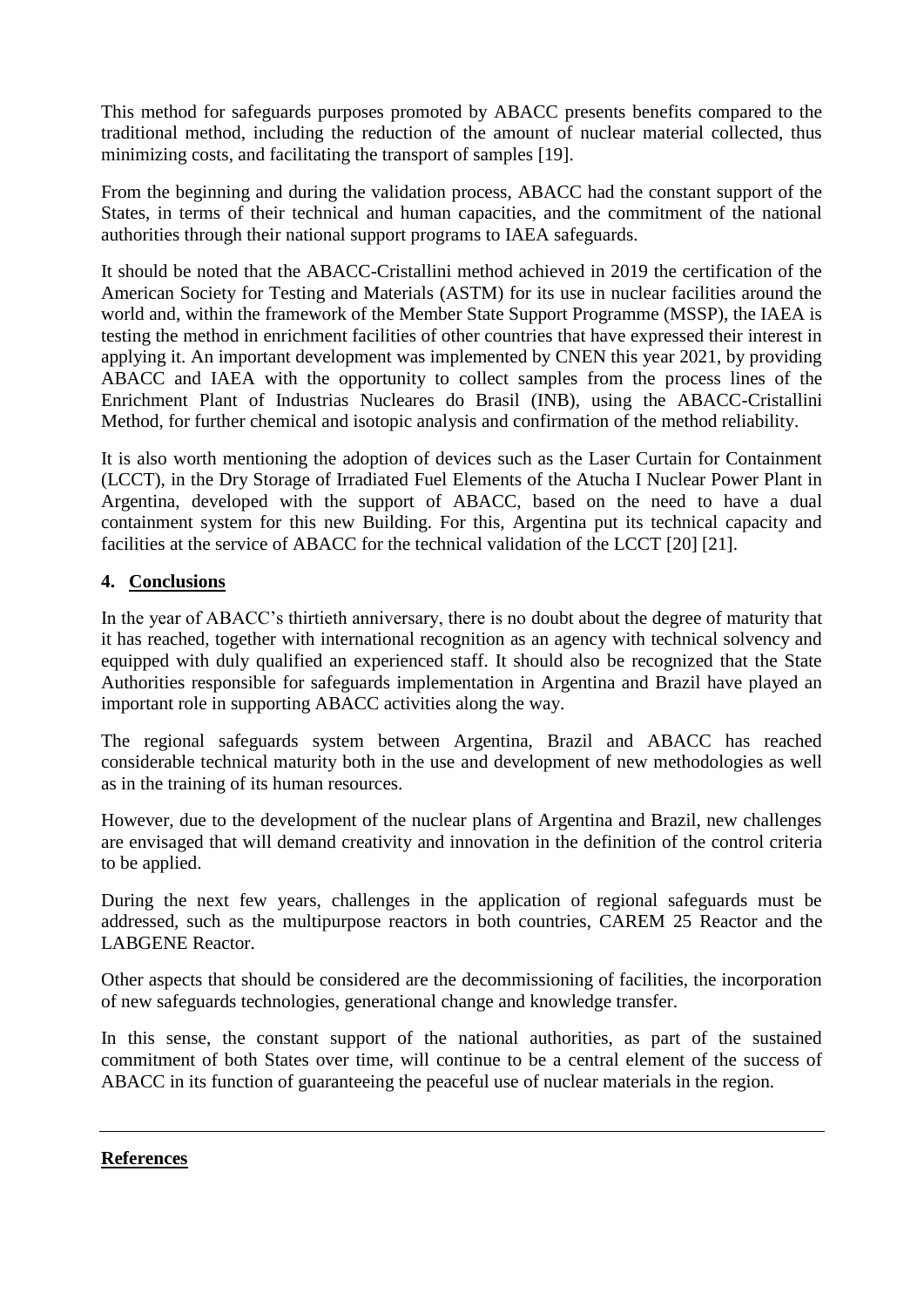[1] ABACC official page. [https://www.abacc.org.br]

[2] Agreement of  $13<sup>th</sup>$  December 1991 Between the Republic of Argentina, the Federative Republic of Brazil, the Brazilian-Argentine Agency for Accounting and Control of Nuclear Materials and the International Atomic Energy Agency for the Application of Safeguards, INFCIRC No. 435, IAEA, Vienna (1994).

[3] Acuerdo entre la República Argentina y la República Federativa del Brasil para el Uso Exclusivamente Pacífico de la Energía Nuclear. Guadalajara, Estados Unidos Mexicanos, 18 de julio de 1991.

[4] Law No. 24.804, Official Bulettin of the Republic of Argentina, Buenos Aires, Argentina,  $30<sup>th</sup>$  June 1986.

[\[https://www.boletinoficial.gob.ar/detalleAviso/primera/7166994/19970425?busqueda=1\]](https://www.boletinoficial.gob.ar/detalleAviso/primera/7166994/19970425?busqueda=1)

[5] Regulatory Standard AR 10.14.1. "Garantías de no desviación de materiales nucleares y de materiales, instalaciones y equipos de interés nuclear" (Official Bulletin 16/11/99).

[6] Brazil, Brasilia, Law 4118, 27 June 1962, Brazilian Federal Register, Section 1, page 9701, 19<sup>th</sup> September 1962, rectified page 9941, 25<sup>th</sup> September 1962.

[7] Brazil, Brasilia, Law 6189, 16 December 1974, Brazilian Federal Register, Section 1, page 14493,  $17<sup>th</sup>$  December 1974 rectified page 14767,  $20<sup>th</sup>$  December 1974, rectified page 3705, 01<sup>th</sup> April 1975.

[8] Brazil, Brasilia, Provisional Measure 1049, 14<sup>th</sup> May 2021, Brazilian Federal Register, Edition 91, Section 1, page 4,  $17<sup>th</sup>$  May 2021.

[9] Comissão Nacional de Energia Nuclear, Regulation CNEN-NN-2.02 – Nuclear Material Control (Controle de Materiais Nucleares), September/1999, CNEN Resolution 11/99, Brazilian Federal Register, Section1, page 87, 21<sup>th</sup> September 1999.

[10] Comissão Nacional de Energia Nuclear, e-Gamma System – Accountancy and Control of Nuclear Material (Sistema e-Gamma – Contabilidade e Controle de Material Nuclear), Resolution 160, 17<sup>th</sup> December 2013, Brazilian Federal Register 247, Section 1, page 7, 17<sup>th</sup> December 2013.

[11] Oliveira, Antonio A. et. Al. 2013. "ABACC, UN EJEMPLO DE INTEGRACIÓN Y TRANSPARENCIA", IX Latin American IRPA Regional Congress on Radiation Protection and Safety - IRPA 2013 Rio de Janeiro, RJ, Brazil,  $15<sup>th</sup>$  to  $19<sup>th</sup>$  April 2013. SOCIEDADE BRASILEIRA DE PROTEÇÃO RADIOLÓGICA – SBPR.

[12] Dias, F. C.; Palhares, L. C.; De Mello, L. A.; Vicens, H. E.; Maceiras, E. and Terigi, G. E. 2011. "Twenty Years of Regional Safeguards: the ABACC System and the Synergy with the National Nuclear Material Control Systems". INMM 52nd Annual Meeting. Palm Desert, USA, July  $17^{th}$  to  $21^{st}$  2011.

[13] Kutchesfahani, S. Politics and the Bomb: The Role of Experts in the Creation of Cooperative Nuclear Non-Proliferation Agreements. DO - 10.4324/9780203116500. 2014.

[14] Protocol for Cooperation between the ABACC and the Argentine National Nuclear Regulatory Agency (ENREN). Rio de Janeiro, Brazil, 11<sup>th</sup> March 1996.